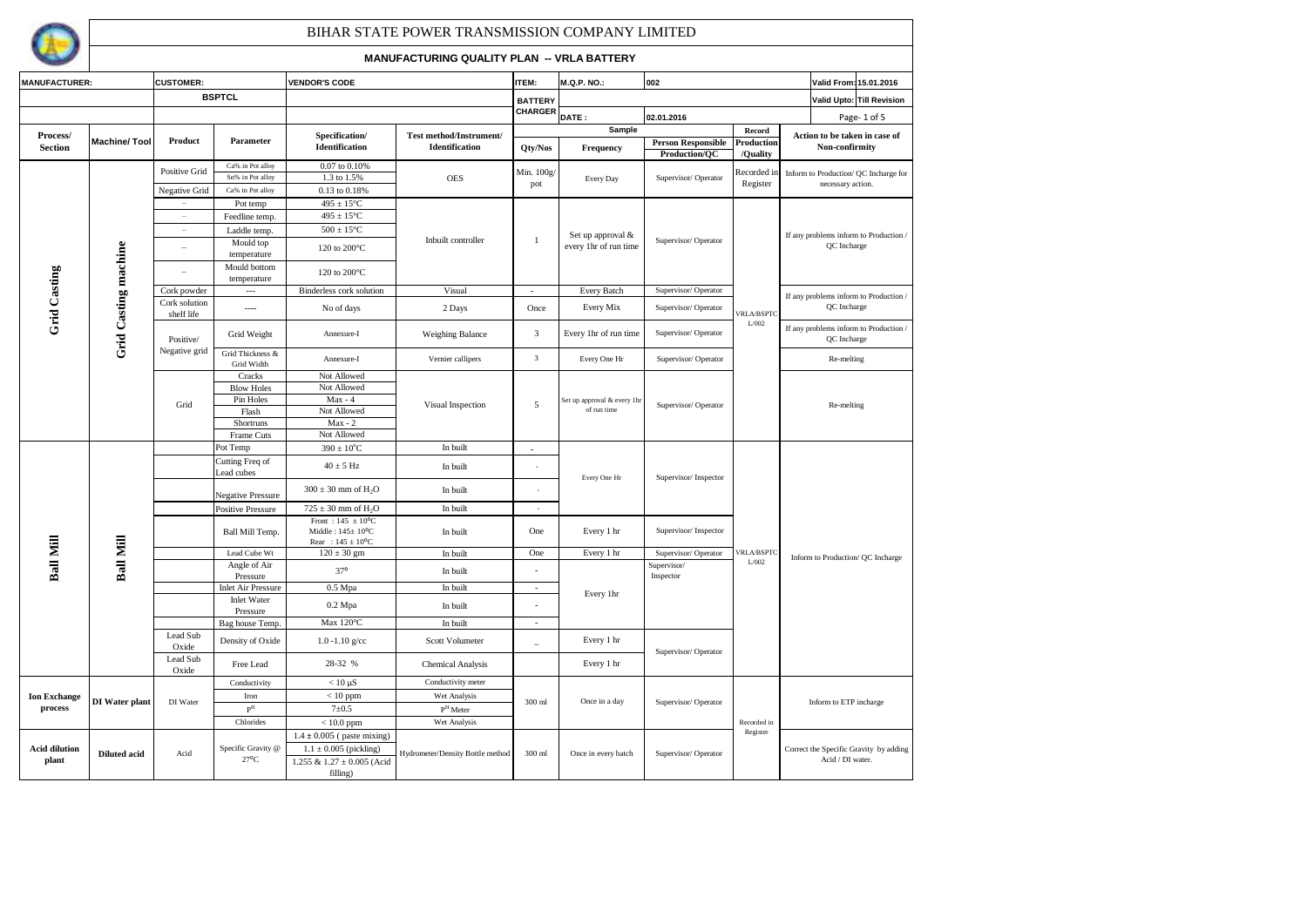| V. |  |
|----|--|
|    |  |
|    |  |

### **MANUFACTURING QUALITY PLAN -- VRLA BATTERY**

| <b>MANUFACTURER:</b>       |                           | <b>CUSTOMER:</b>                         |                        | <b>VENDOR'S CODE</b>                                                |                          | <b>ITEM:</b>   | <b>M.Q.P. NO.:</b> | 002                       |                                                                                                        | Valid From: 15.01.2016                                                                                                                                             |  |
|----------------------------|---------------------------|------------------------------------------|------------------------|---------------------------------------------------------------------|--------------------------|----------------|--------------------|---------------------------|--------------------------------------------------------------------------------------------------------|--------------------------------------------------------------------------------------------------------------------------------------------------------------------|--|
|                            |                           | <b>BSPTCL</b>                            |                        |                                                                     |                          | <b>BATTERY</b> |                    |                           |                                                                                                        | Valid Upto: Till Revision                                                                                                                                          |  |
|                            |                           |                                          |                        |                                                                     |                          | <b>CHARGER</b> | DATE:              | 02.01.2016                |                                                                                                        | Page-2 of 5                                                                                                                                                        |  |
|                            |                           |                                          |                        |                                                                     |                          |                | Sample             |                           | Record                                                                                                 |                                                                                                                                                                    |  |
| Process/<br><b>Section</b> | <b>Machine/Tool</b>       | Product                                  | Parameter              | Specification/                                                      | Test method/Instrument/  |                |                    |                           |                                                                                                        | Action to be taken in case of                                                                                                                                      |  |
|                            |                           |                                          |                        | Identification                                                      | Identification           | Qty/Nos        | Frequency          | <b>Person Responsible</b> | Prod.                                                                                                  | Non-confirmity                                                                                                                                                     |  |
|                            |                           | <b>Positive Paste Mixing</b>             |                        |                                                                     |                          |                |                    | Production/QC             |                                                                                                        |                                                                                                                                                                    |  |
|                            |                           |                                          |                        |                                                                     |                          |                |                    |                           |                                                                                                        | Inform maintenance , correct the load                                                                                                                              |  |
|                            |                           | Lead Sub Oxide                           |                        | $750 \pm 2$ kg                                                      | <b>Inbuilt Load Cell</b> |                |                    |                           |                                                                                                        | cell.                                                                                                                                                              |  |
|                            |                           | Red Lead                                 |                        | $123 \pm 1$ kg                                                      |                          |                |                    |                           |                                                                                                        |                                                                                                                                                                    |  |
|                            |                           | Dynel fibre                              |                        | $855 \pm 5$ gm                                                      | Weighing balance         |                |                    |                           | <b>VRLA/BSPTC</b>                                                                                      | Inform to maintenance and correct the                                                                                                                              |  |
|                            |                           | <b>SCMC</b>                              | Weight of additives    | $1350 \pm 5$ gm                                                     |                          | Once           | Every Batch        | Operator/ Supervisor      | L/002                                                                                                  | weigh ing balance                                                                                                                                                  |  |
|                            |                           | DI Water                                 |                        | $118 \pm 1$ kg                                                      |                          |                |                    |                           |                                                                                                        |                                                                                                                                                                    |  |
|                            |                           | Sulphuric Acid                           |                        |                                                                     | Inbuilt Load Cell        |                |                    |                           |                                                                                                        | Inform to maintenance and correct the                                                                                                                              |  |
|                            |                           | $(1.4 \pm 0.005)$                        |                        | $94 \pm 1$ kg                                                       |                          |                |                    |                           |                                                                                                        | load cell.                                                                                                                                                         |  |
|                            |                           | <b>Negative paste Mixing</b>             |                        |                                                                     |                          |                |                    |                           |                                                                                                        |                                                                                                                                                                    |  |
|                            |                           | Lead Sub Oxide                           |                        | $900 \pm 2$ kg                                                      | <b>Inbuilt Load Cell</b> |                |                    |                           |                                                                                                        | Inform to maintenance and correct the                                                                                                                              |  |
|                            |                           | Dynel fibre                              |                        | $855 \pm 5$ gm                                                      |                          |                |                    |                           |                                                                                                        | load cell.                                                                                                                                                         |  |
|                            |                           | <b>Barium Sulphate</b>                   |                        | $4200 \pm 5$ gm                                                     |                          |                |                    |                           |                                                                                                        |                                                                                                                                                                    |  |
| <b>Paste Mixing</b>        |                           | Carbon black                             | Weight of additives    | $1350 \pm 5$ gm                                                     | Digital weighing balance | Once           | Every Batch        | Operator/ Supervisor      | Inform to maintenance and correct the<br>weigh ing balance<br>load cell.<br><b>VRLA/BSPTC</b><br>L/002 |                                                                                                                                                                    |  |
|                            |                           | Lignin                                   |                        | $1800 \pm 5$ gm                                                     |                          |                |                    |                           |                                                                                                        | Inform to maintenance and correct the                                                                                                                              |  |
|                            | <b>Paste Mixer</b>        | DI Water                                 |                        | $110 \pm 1$ kg                                                      |                          |                |                    |                           |                                                                                                        |                                                                                                                                                                    |  |
|                            |                           | Sulphuric Acid                           |                        |                                                                     | <b>Inbuilt Load Cell</b> |                |                    |                           |                                                                                                        |                                                                                                                                                                    |  |
|                            |                           | $(1.4 \pm 0.005)$                        |                        | $94 \pm 1$ kg                                                       |                          |                |                    |                           |                                                                                                        |                                                                                                                                                                    |  |
|                            |                           |                                          | <b>Oxide Feeding</b>   | 3 to 4 Mins                                                         |                          |                |                    |                           |                                                                                                        |                                                                                                                                                                    |  |
|                            |                           | $\sim$                                   | Dry Mix Time           | 3 to 4 Mins                                                         |                          |                |                    |                           |                                                                                                        |                                                                                                                                                                    |  |
|                            |                           | $\sim$                                   | Water feeding          | 3 to 4 Mins                                                         | In built timer           | Once           |                    |                           |                                                                                                        |                                                                                                                                                                    |  |
|                            |                           |                                          | Wet Mix Time           | 3 to 4 Mins                                                         |                          |                | Every batch        | Operator/ Supervisor      |                                                                                                        | Inform to Production / Quality Incharge                                                                                                                            |  |
|                            |                           |                                          | <b>Acid Feeding</b>    | 15 Minutes Max                                                      |                          |                |                    |                           |                                                                                                        |                                                                                                                                                                    |  |
|                            |                           |                                          | Final Mix              | 15 Minutes Max                                                      |                          |                |                    |                           |                                                                                                        |                                                                                                                                                                    |  |
|                            |                           |                                          | Peak Temp              | 68° C                                                               | In bulit Temp controller | Once           |                    |                           |                                                                                                        |                                                                                                                                                                    |  |
|                            |                           |                                          | Mix end Temp           | 45°C Max                                                            |                          |                |                    |                           |                                                                                                        |                                                                                                                                                                    |  |
|                            |                           |                                          | <b>Paste Density</b>   |                                                                     |                          |                |                    |                           |                                                                                                        |                                                                                                                                                                    |  |
|                            |                           |                                          | Positive               | $4.25 \pm 0.05$ gm/cc                                               | Density cup method       | Once           | Every batch        |                           | <b>VRLA/BSPTC</b>                                                                                      |                                                                                                                                                                    |  |
|                            |                           | Paste                                    | Negative               | $4.45 \pm 0.05$ gm/cc                                               |                          |                |                    | Operator/Supervisor       | $\mathrm{L}/002$                                                                                       | Inform to Production / Quality Incharge                                                                                                                            |  |
|                            |                           |                                          | Moisture               | 10-12 %                                                             | <b>Chemical Analysis</b> | Once           | Once in a day/Type |                           | Recorded in                                                                                            |                                                                                                                                                                    |  |
|                            |                           |                                          | Iron                   | $<$ 30 ppm                                                          |                          |                | Once in a week     |                           | Register                                                                                               |                                                                                                                                                                    |  |
|                            |                           | Positive/<br>Negative Plate              | Plate Weight           | Annexure-I                                                          | Digital weighing balance | $\mathfrak{s}$ | Every hr           | Operator/ Supervisor      |                                                                                                        | In case of over weight remove paste from<br>plate and reject grid. In case of low<br>weight refeed the plate for repasting<br>immediately without loss of moisture |  |
|                            |                           |                                          | Plate Thickness        | Annexure-I                                                          | Thickness guage          | $\mathfrak{s}$ | Every hr           | Operator/Supervisor       | <b>VRLA/BSPTC</b>                                                                                      | Change the settings of hooper to attain<br>exact thickness                                                                                                         |  |
| Pasting                    | Pasting<br><b>Machine</b> |                                          | Pellet drop            | 2 Pellet drops allowed<br>scattered, shall not be on top 5<br>lines | Visual Inspection        | 100%           | Every batch/Hour   | Operator/ Supervisor      | L/002                                                                                                  | Reject                                                                                                                                                             |  |
|                            |                           | $\sim$                                   | Lumps                  | Not Allowed                                                         |                          |                |                    |                           |                                                                                                        |                                                                                                                                                                    |  |
|                            |                           |                                          | Distortion             | Not Allowed                                                         |                          |                |                    |                           |                                                                                                        |                                                                                                                                                                    |  |
|                            |                           |                                          | Unfills                | Not Allowed                                                         |                          |                |                    |                           |                                                                                                        |                                                                                                                                                                    |  |
|                            |                           |                                          | Paste consumption time | within 2 hrs                                                        | Clock                    | once           | Every skid         | Operator/ Supervisor      | Recorded in                                                                                            | Inform to Quality Incharge                                                                                                                                         |  |
|                            |                           | Loading of skids into curing<br>chambers |                        | Within 20 minutes                                                   |                          |                |                    |                           | Register                                                                                               |                                                                                                                                                                    |  |

**Issued By:**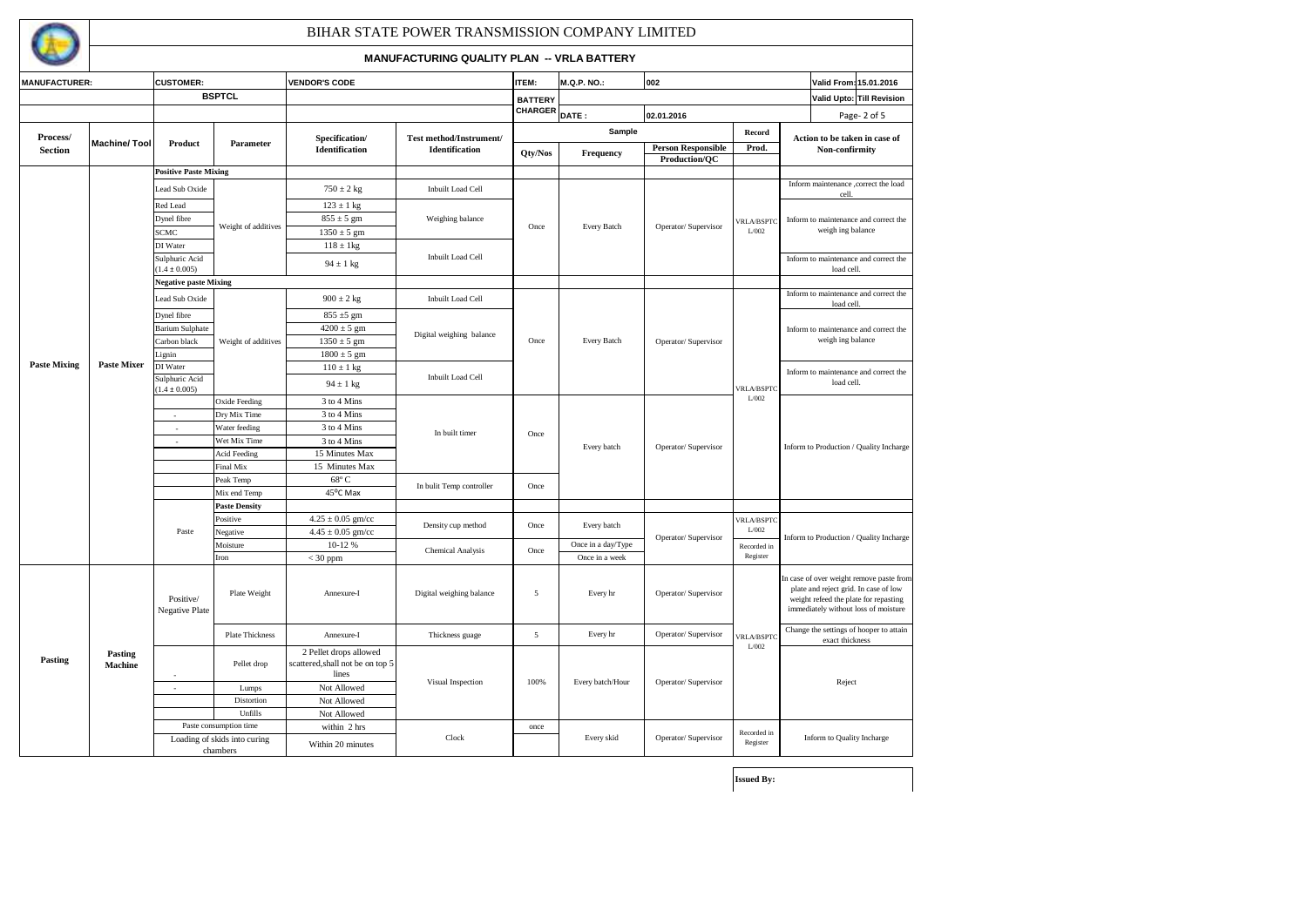

| <b>MANUFACTURER:</b>         |                                     | <b>CUSTOMER:</b>                             |                                                                              | <b>VENDOR'S CODE</b>                                                                                                                      |                                                  | ITEM:              | <b>M.Q.P. NO.:</b><br>002                                             |                                            |                            | Valid From: 15.01.2016                                                                                  |  |  |
|------------------------------|-------------------------------------|----------------------------------------------|------------------------------------------------------------------------------|-------------------------------------------------------------------------------------------------------------------------------------------|--------------------------------------------------|--------------------|-----------------------------------------------------------------------|--------------------------------------------|----------------------------|---------------------------------------------------------------------------------------------------------|--|--|
|                              |                                     | <b>BSPTCL</b>                                |                                                                              |                                                                                                                                           |                                                  | <b>BATTERY</b>     |                                                                       |                                            |                            | Valid Upto: Till Revision                                                                               |  |  |
|                              |                                     |                                              |                                                                              |                                                                                                                                           |                                                  | CHARGER            | DATE:                                                                 | 02.01.2016                                 |                            | Page-3 of 5                                                                                             |  |  |
| Process/                     | <b>Machine/Tool</b>                 | Product                                      | Parameter                                                                    | Specification/<br><b>Identification</b>                                                                                                   | Test method/Instrument/<br><b>Identification</b> |                    | Sample                                                                |                                            | Record                     | Action to be taken in case of                                                                           |  |  |
| <b>Section</b>               |                                     |                                              |                                                                              |                                                                                                                                           |                                                  | Qty/Nos            | Frequency                                                             | <b>Person Responsible</b><br>Production/OC | Prod.                      | Non-confirmity                                                                                          |  |  |
|                              |                                     |                                              | Temp curing chamber                                                          | $55 \pm 5^{\circ}$ C                                                                                                                      | Temperature controller                           |                    |                                                                       |                                            |                            |                                                                                                         |  |  |
|                              |                                     |                                              | <b>RH %</b>                                                                  | $95 + 5$                                                                                                                                  |                                                  | Once               | <b>Every Hour</b>                                                     | Operator/Supervisor                        |                            | Inform to Quality Incharge                                                                              |  |  |
|                              |                                     | Plates                                       | Time of curing                                                               | $24\pm1\;{\rm hr}$                                                                                                                        | Clock                                            |                    |                                                                       |                                            | <b>VRLA/BSPTC</b><br>L/002 |                                                                                                         |  |  |
|                              |                                     |                                              | Temp.drying chamber                                                          | $55 \pm 5^{\circ}$ C                                                                                                                      | Temp. controller                                 | Once               | <b>Every Hour</b>                                                     | Operator/Supervisor                        |                            | Extend drying based on moisture content                                                                 |  |  |
|                              |                                     |                                              | Time of drying                                                               | $11 \pm 1$ hr                                                                                                                             | Clock                                            |                    |                                                                       |                                            |                            |                                                                                                         |  |  |
|                              |                                     | Plates                                       | Free Lead                                                                    | Pos. $< 3\%$                                                                                                                              |                                                  |                    |                                                                       |                                            |                            |                                                                                                         |  |  |
| Curing & Drying              | Curing &<br><b>Drying</b>           |                                              |                                                                              | Neg. $< 5%$                                                                                                                               | Chemical Analysis                                | Once               | Every Batch                                                           | Operator/Supervisor                        | Recorded in<br>Register    | Inform to QC incharge for further action                                                                |  |  |
| of pasted plates             | <b>Chambers</b>                     |                                              | Moisture                                                                     | < 1%                                                                                                                                      |                                                  |                    |                                                                       |                                            |                            |                                                                                                         |  |  |
|                              |                                     | <b>Active Material</b><br>loss(Drop test)    | <b>Active Material Loss</b>                                                  | < 25 %                                                                                                                                    | Weighing Machine                                 | $\overline{2}$     | Every Batch                                                           | Operator/Supervisor                        | Recorded in<br>Register    | Inform to QC incharge for further action                                                                |  |  |
|                              |                                     | Cured & Dried                                | Pellet drop                                                                  | <= 3 pellets scattered, shall not<br>be on top 5 lines                                                                                    |                                                  |                    |                                                                       |                                            |                            | Reject the plates and inform to the QC                                                                  |  |  |
|                              |                                     | plates                                       | Rust<br>marks/Distortion/<br>Lumps/Flaking                                   | Not allowed                                                                                                                               | Visual Inspection                                | 100%               | Every Batch                                                           | Operator                                   | -----                      | incharge for further action                                                                             |  |  |
| Fluxing &                    | Flux & Tin                          | <b>Tinned Brass</b>                          | ~up to 24 mm dia                                                             | A thin layer of uniform Tin                                                                                                               | Visual                                           | 100%               | Every hr                                                              | Operator                                   |                            | Inform to Quality Incharge                                                                              |  |  |
| <b>Tinning</b>               | baths                               | Inserts                                      | from bottom of pillar<br>Pot Temp                                            | layer<br>$460\pm20^oC$                                                                                                                    | Digital Controller                               |                    |                                                                       |                                            |                            |                                                                                                         |  |  |
|                              | <b>Pillar casting</b><br><b>M/C</b> |                                              | Mould Temp                                                                   | $130 \pm 20^{\circ}$ C                                                                                                                    | Digital Controller                               |                    |                                                                       |                                            |                            |                                                                                                         |  |  |
|                              |                                     |                                              | <b>Blow holes</b>                                                            | Not Allowed                                                                                                                               |                                                  |                    | <b>Every Shift</b>                                                    | Supervisor/operator                        |                            | /RLA/BSPTC Remelt the pillars in that particular shift,                                                 |  |  |
|                              |                                     |                                              | Shrinkage                                                                    | Not Allowed                                                                                                                               |                                                  | 100%               |                                                                       |                                            | L/002                      | if the visual parameters are not met.                                                                   |  |  |
| <b>PillerCasting</b>         |                                     | <b>Pillars</b>                               | Unfills                                                                      | Not Allowed                                                                                                                               | Visual Inspection                                |                    |                                                                       |                                            |                            |                                                                                                         |  |  |
|                              |                                     |                                              | Cracks                                                                       | Not Allowed                                                                                                                               |                                                  |                    |                                                                       |                                            |                            |                                                                                                         |  |  |
|                              |                                     |                                              | Pillar aging time                                                            | Min 24 hrs                                                                                                                                | Clock                                            | <b>Every Shift</b> | 100%                                                                  | Supervisor/operator                        | Recorded in<br>Register    | Make sure the pillars were sent to<br>Assembly section after the specified time                         |  |  |
| <b>Buffing</b>               | <b>Buffing</b><br><b>Machine</b>    | $(+Ve)$ and $(-Ve)$<br>Plates                | Lug Finish & Sides<br>of the plates                                          | Shall be free from oxide layer                                                                                                            | Visual                                           | 100%               | Every batch                                                           | Supervisor/operator                        |                            | Rework                                                                                                  |  |  |
| <b>Wrapping of</b><br>plates | <b>Wrapping box</b><br>setup        | Stack                                        | No of +Ve,-Ve<br>Plates& Separator<br>thickness                              | Annexure I                                                                                                                                | Visual Inspection                                | -1                 | Setup Approval before<br>starting of work and every<br>hr of run time | Supervisor/operator                        |                            | Reject the damaged ones, repalce with<br>new ones. Two separators are placed<br>around positive plates. |  |  |
|                              |                                     | Group                                        | Group Height from<br>bottom to terminal<br>Top                               | $353.5 \pm 2$ mm for 200Ah -<br>600Ah and $469 \pm 2$ mm for<br>600Ah Y -1500Ah, 293.5 ± 2<br>mm for 6V 120Ah and 606 ± 2<br>mm for 650Ah | Scale /Height guage                              | -1                 | Every Batch                                                           | Supervisor/operator                        | /RLA/BSPTC<br>L/002        |                                                                                                         |  |  |
| <b>Group Burning</b>         |                                     | Physical / Visual<br>appearance of<br>busbar | Shrinkage<br>Pin holes<br><b>Blow holes</b><br>double layers<br>Lead rundown | Not Allowed                                                                                                                               | Visual Inspection                                | 100%               | All cells                                                             | Operator                                   |                            | Rework by remelting / removal of lead<br>etc. Reject in case of not reworkable.                         |  |  |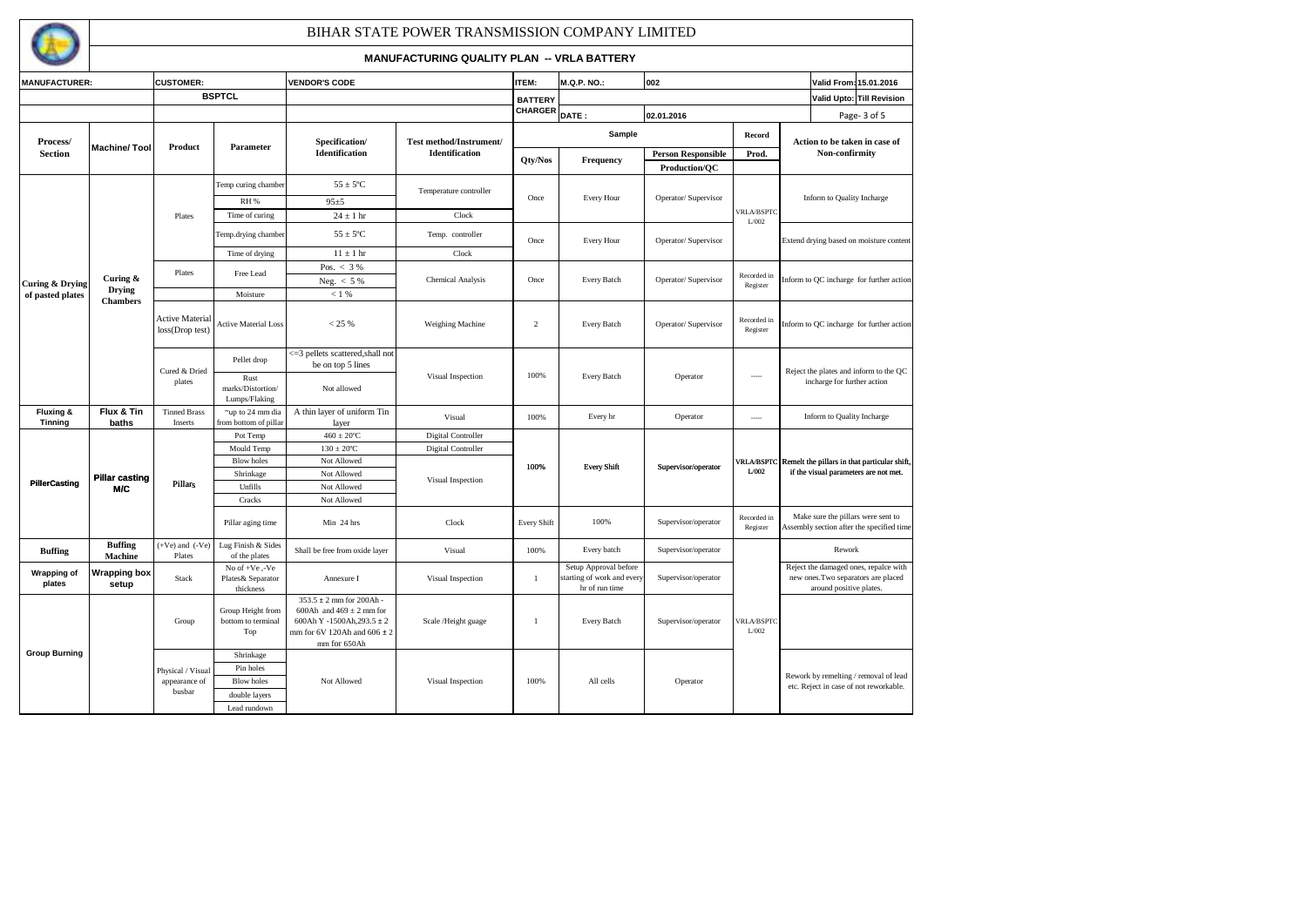

| <b>MANUFACTURER:</b>                              |                                  | <b>CUSTOMER:</b>                                               |                                                        | <b>VENDOR'S CODE</b>                                                                                                                                               |                                                  | <b>ITEM:</b>       | <b>M.Q.P. NO.:</b>               | 002                       |                                   |                                                                                                                                  | Valid From: 15.01.2016                                                                                                                                                                                                                                                                                                                                                                                                                    |  |
|---------------------------------------------------|----------------------------------|----------------------------------------------------------------|--------------------------------------------------------|--------------------------------------------------------------------------------------------------------------------------------------------------------------------|--------------------------------------------------|--------------------|----------------------------------|---------------------------|-----------------------------------|----------------------------------------------------------------------------------------------------------------------------------|-------------------------------------------------------------------------------------------------------------------------------------------------------------------------------------------------------------------------------------------------------------------------------------------------------------------------------------------------------------------------------------------------------------------------------------------|--|
|                                                   |                                  |                                                                | <b>BSPTCL</b>                                          |                                                                                                                                                                    |                                                  | <b>BATTERY</b>     |                                  |                           |                                   |                                                                                                                                  | Valid Upto: Till Revision                                                                                                                                                                                                                                                                                                                                                                                                                 |  |
|                                                   |                                  |                                                                |                                                        |                                                                                                                                                                    |                                                  | CHARGER            | DATE:                            | 02.01.2016                |                                   |                                                                                                                                  |                                                                                                                                                                                                                                                                                                                                                                                                                                           |  |
|                                                   |                                  |                                                                |                                                        |                                                                                                                                                                    |                                                  |                    | Sample                           |                           | Record                            |                                                                                                                                  |                                                                                                                                                                                                                                                                                                                                                                                                                                           |  |
| Process/<br><b>Machine/Tool</b><br><b>Section</b> |                                  | Product                                                        | Parameter                                              | Specification/<br><b>Identification</b>                                                                                                                            | Test method/Instrument/<br><b>Identification</b> | Qty/Nos            | Frequency                        | <b>Person Responsible</b> | Prod.                             |                                                                                                                                  |                                                                                                                                                                                                                                                                                                                                                                                                                                           |  |
|                                                   |                                  |                                                                |                                                        |                                                                                                                                                                    |                                                  |                    |                                  | Production/QC             |                                   |                                                                                                                                  |                                                                                                                                                                                                                                                                                                                                                                                                                                           |  |
| Containerisation                                  | Containerising<br><b>Machine</b> | Appearance                                                     | <b>Visual Defects</b>                                  | No damages on separator, plates<br>& container                                                                                                                     | Visual Inspection                                | $\mathbf{1}$       | Every Hour                       | Supervisor/operator       | $\sim$ $\sim$ $\sim$              |                                                                                                                                  |                                                                                                                                                                                                                                                                                                                                                                                                                                           |  |
|                                                   |                                  |                                                                | Heater plate<br>temperature<br>Melting time            | $260 \pm 10^{\circ}$ C for Line 1 to Line 3,<br>320 ± 20°C for Line 4 & 5,290±<br>20°C for Line 6 (Melting time<br>for Line 6 is $8 \pm 3$ secs)<br>$13 \pm 5$ Sec | Digital Panel Meter                              | $\mathbf{1}$       |                                  |                           |                                   |                                                                                                                                  |                                                                                                                                                                                                                                                                                                                                                                                                                                           |  |
|                                                   | <b>Heat sealing</b>              | Height of cell up                                              | Solidification time                                    | $15 \pm 3$ Sec                                                                                                                                                     |                                                  |                    | Set up Approval & Every          |                           |                                   |                                                                                                                                  | Page-4 of 5<br>Action to be taken in case of<br>Non-confirmity<br>Rework the cell by changing container<br>and lid.<br>Rework the cell by changing<br>components or container & lid.<br>lid.<br>to concerned authorities<br>Add acid / DI water based on specific<br>gravity of electrolyte after informing to<br>DM plant Incharge<br>Wait till the required temperature is<br>achieved<br>Get the cells cleaned<br>Fasten the vent plug |  |
| <b>Heat Sealing</b>                               | <b>Machine</b>                   | to lid                                                         | Cooling time                                           | Min. 30 Sec                                                                                                                                                        | Visual                                           |                    | Shift                            | Supervisor/ operator      |                                   |                                                                                                                                  |                                                                                                                                                                                                                                                                                                                                                                                                                                           |  |
|                                                   |                                  |                                                                | Height                                                 | $347.5 \pm 5$ mm for 200Ah-600Ah<br>and $459 \pm 5$ mm for 600 Ah Y -<br>1500Ah, 300 ± 3 mm for 6V<br>120Ah and 615 ± 3 mm fort 650<br>Ah                          | <b>Height Guage</b>                              | $\mathbf{1}$       |                                  |                           |                                   |                                                                                                                                  |                                                                                                                                                                                                                                                                                                                                                                                                                                           |  |
| <b>Terminal</b><br><b>Assembly</b>                | <b>Torque wrench</b>             | Assembled Sealing/<br>Terminal Washer &<br><b>Terminal Nut</b> | Torque                                                 | M10: 11-12 Nm                                                                                                                                                      | Torque wrench                                    | 100%               | Set up Approval & Every<br>Shift | Operator                  |                                   |                                                                                                                                  |                                                                                                                                                                                                                                                                                                                                                                                                                                           |  |
|                                                   |                                  |                                                                | Pressure                                               | 10 PSI Min                                                                                                                                                         | Hydrostatic Pressure Test/Pressure<br>Guage      |                    |                                  |                           | <b>VRLA/BSP</b><br><b>TCL/002</b> |                                                                                                                                  |                                                                                                                                                                                                                                                                                                                                                                                                                                           |  |
| <b>Leak Testing</b>                               | <b>Leak Testing</b><br>Machine   | <b>Leak Test</b>                                               | No bubbling from<br>Sealing & Terminals                | Not Allowed                                                                                                                                                        | Visual Inspection                                | 100%               | Set up Approval & Every<br>Shift | Operator                  |                                   |                                                                                                                                  |                                                                                                                                                                                                                                                                                                                                                                                                                                           |  |
|                                                   |                                  |                                                                | Immersion time                                         | 30 sec for 200Ah-600Ah, 6V<br>120Ah & 50 sec for 600Ah Y<br>1500Ah                                                                                                 | Inbuilt                                          |                    |                                  |                           |                                   |                                                                                                                                  |                                                                                                                                                                                                                                                                                                                                                                                                                                           |  |
|                                                   |                                  |                                                                | Terminal cleaning                                      | No dust / Oils /water on<br>terminals                                                                                                                              | Visual                                           |                    |                                  |                           |                                   | Rework the cell by changing container &<br>If not meeting the requirement reject the<br>cell and send for rework after informing |                                                                                                                                                                                                                                                                                                                                                                                                                                           |  |
|                                                   |                                  |                                                                | Hardner & Resin                                        | 1:2                                                                                                                                                                | Visual                                           |                    |                                  |                           |                                   |                                                                                                                                  |                                                                                                                                                                                                                                                                                                                                                                                                                                           |  |
|                                                   | <b>Manual mix</b>                |                                                                | Qty of Epoxy                                           | Fill completly                                                                                                                                                     | Manual pouring                                   |                    |                                  |                           |                                   |                                                                                                                                  |                                                                                                                                                                                                                                                                                                                                                                                                                                           |  |
| <b>Epoxy Filling</b>                              | &manual<br>pouring               | Epoxy                                                          | Level of Epoxy                                         | Shall be equal to lid cavity top                                                                                                                                   | Visual                                           | 100%               | <b>Every Shift</b>               | Operator                  |                                   |                                                                                                                                  |                                                                                                                                                                                                                                                                                                                                                                                                                                           |  |
|                                                   |                                  |                                                                | Visual appearance<br>after Drying                      | Should have smooth & dry hard<br>suface. No bubbles                                                                                                                | Visual                                           |                    |                                  |                           |                                   |                                                                                                                                  |                                                                                                                                                                                                                                                                                                                                                                                                                                           |  |
|                                                   |                                  |                                                                | Drying Time                                            | Min 3 Hrs                                                                                                                                                          | Visual                                           |                    |                                  |                           |                                   |                                                                                                                                  |                                                                                                                                                                                                                                                                                                                                                                                                                                           |  |
| Electrolyte<br>preparation                        | <b>Dilution Plant</b>            | Diluted<br>Sulphuric Acid                                      | Specific Gravity at 27<br>°C                           | 1) 1.255 ±0.005 &<br>$2) 1.270 \pm 0.005$                                                                                                                          | Hydrometer                                       | <b>Every Batch</b> | Every preparation                | Supervisor/operator       |                                   |                                                                                                                                  |                                                                                                                                                                                                                                                                                                                                                                                                                                           |  |
|                                                   |                                  |                                                                | Impurities                                             | Fe <10ppm & $Cl < 5$ ppm                                                                                                                                           | Wet Analysis                                     |                    |                                  |                           |                                   |                                                                                                                                  |                                                                                                                                                                                                                                                                                                                                                                                                                                           |  |
| Electrolyte<br><b>Filling</b>                     | <b>Filling Machine</b>           | <b>Filling Acid</b>                                            | Temperature at the<br>time of filling into the<br>cell | $<$ 5 °C                                                                                                                                                           | Thermometer                                      | Once               | <b>Every Shift</b>               | Supervisor/operator       | Register                          |                                                                                                                                  |                                                                                                                                                                                                                                                                                                                                                                                                                                           |  |
|                                                   |                                  | Diluted<br>Sulphuric Acid                                      | Filling Qty                                            | Annexure-I                                                                                                                                                         | Weighing Machine                                 | 100%               |                                  |                           |                                   |                                                                                                                                  |                                                                                                                                                                                                                                                                                                                                                                                                                                           |  |
|                                                   |                                  |                                                                | Soaking time                                           | 1.5 Hrs                                                                                                                                                            | Clock                                            |                    |                                  |                           |                                   |                                                                                                                                  |                                                                                                                                                                                                                                                                                                                                                                                                                                           |  |
|                                                   | Chargers &<br><b>Discharger</b>  | Formed Cells                                                   | Water bath<br>temperature                              | $30 \pm 5$ °C                                                                                                                                                      | Temp. Indicator / Thermometer                    | 100%               | Every batch                      | Operator                  | CL/002                            | Recorded ir<br><b>VRLA/BSPT</b><br>-----<br>$- - - - -$                                                                          |                                                                                                                                                                                                                                                                                                                                                                                                                                           |  |
| <b>Jar Formation</b>                              |                                  |                                                                | Formation regime                                       | Annexure-I                                                                                                                                                         | Charger cum Discharger                           |                    |                                  |                           |                                   |                                                                                                                                  |                                                                                                                                                                                                                                                                                                                                                                                                                                           |  |
|                                                   |                                  |                                                                | Cell cleaning                                          | Acid traces/dust/visual defects<br>Not Allowed                                                                                                                     | Visual                                           | 100%               | Every Cell                       | Operator                  |                                   |                                                                                                                                  |                                                                                                                                                                                                                                                                                                                                                                                                                                           |  |
|                                                   | Vent plug                        |                                                                | Vent plug tightening                                   | 100 % inspected vent plugs<br>should be tightened to the cells<br>and sent to dispatch section                                                                     | Vent Plug tightener                              | 100%               | Every Cell                       | Operator                  |                                   |                                                                                                                                  |                                                                                                                                                                                                                                                                                                                                                                                                                                           |  |